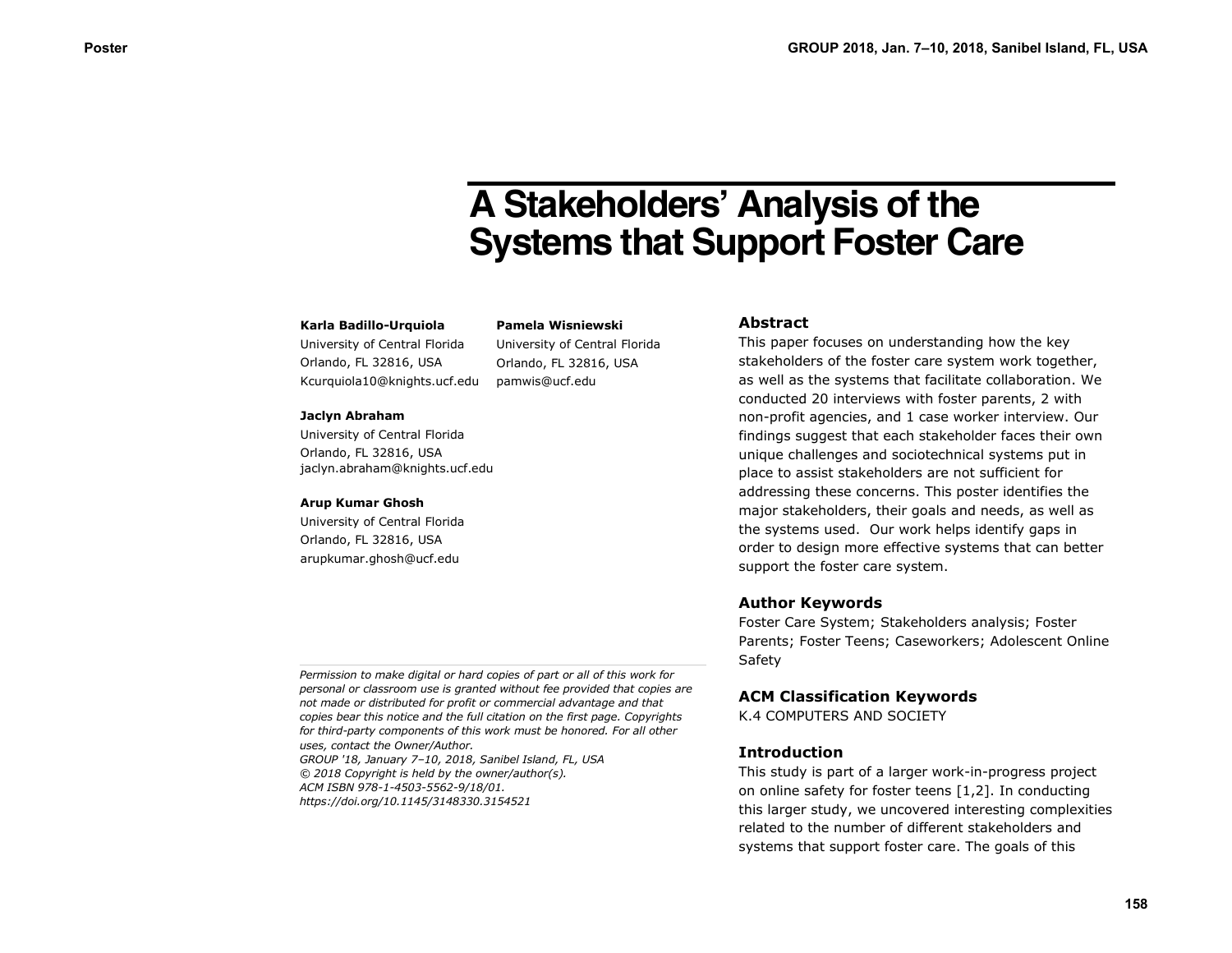### *Side Bar 1*

## **Descriptive Statistics**

Foster Parents:

- Most foster parents identified as White/Caucasian (15/20); only three as African American/Black, and two remained unidentified.
- Most were under the age of 50 (70%); four were between 50 and 69, and one over the age of 70.
- Mostly all foster parents were female (19/20) except for 1 male.
- Places of residence included Florida, Maine, Georgia, Kansas, New York, and North Carolina.

The non-profit representatives:

- **Females**
- **Florida and Texas**

#### Case worker:

- Female
- Florida





research are three-fold: **RQ1)** to identify the key stakeholders and **RQ2)** understand their unique goals as they pertain to caring for foster youth, and **RQ3)**  examine the systems that currently support these goals.

## **Background**

Our recent literature review [2] on foster teens and online safety revealed a lack of empirical research on technology-based interventions that support foster youth and other foster care stakeholders. Additionally, existing programs do not adequately support the needs of foster care stakeholders, due to lack of funding and supervision [3]. In accordance with prior research within the GROUP community [5], our research will inform the design and implementation of technologies

that can support foster care stakeholders and promote organizational change.

# **Methods**

We conducted semi-structured interviews with 20 foster parents, 3 foster care non-profit representatives, and 1 case worker. Parent interviews were conducted by phone, for about an hour, and were followed by a demographics questionnaire. Interviews were audio recorded, transcribed, and analyzed for emergent themes. Descriptive statistics are provided in **Sidebar 1**.

## **RQ1: Who are the primary stakeholders?**

We initially identified 3 primary stakeholders—foster parents, caseworkers, and foster teens. However, throughout our interviews and research, we realized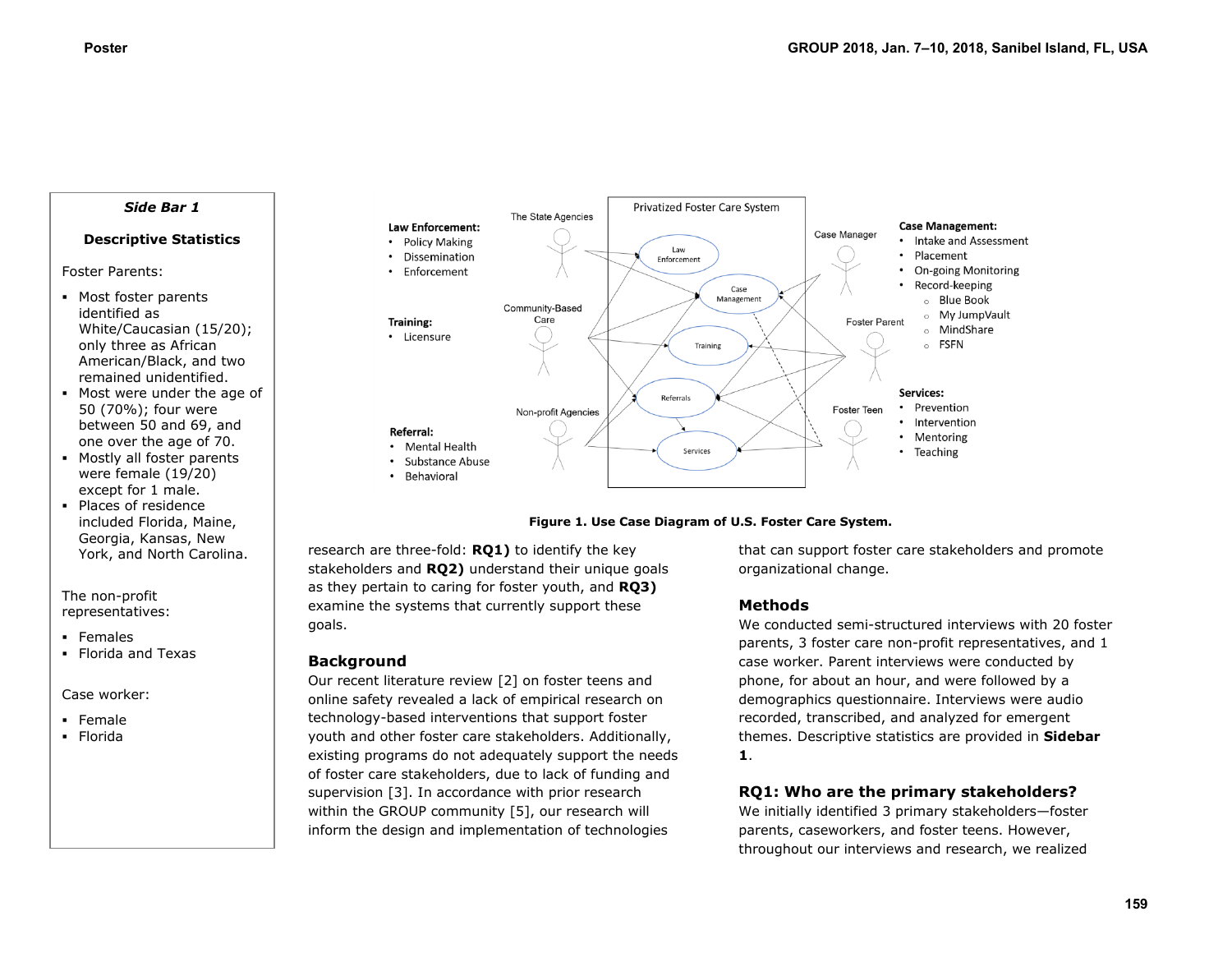## *Side Bar 2*

### **What are the goals and needs of the stakeholders?**

**Lack of support**: "My frustration is when the agency or the caseworker is telling you to treat them the way you would treat your child. Punish them the way you would punish your child. But yet I can't do that because they're not my child." FP4

**Lack of resources**: "…I think that the foster system has its hands so full… they're like, 'we hear you, and we agree that's really odd and frightening, but we have some other cases right now that are a whole lot worse than yours,' and I'm like wow! So, I think that the foster care—even if the foster care system did have a way to monitor, I don't know that they have the capacity to stay on top of all of that" FP6

**Overloaded**: "I handle about 30+ cases on average and yes! It's way too much." CW1, Florida

there may be additional, critical stakeholders (e.g., the state agency, community-based care agency, and nonprofit agencies). To illustrate each of their roles, we developed a use case diagram (**Figure 1**) in which we present the key stakeholders (actors), as well as their main goals (ovals and lines). The state agency governs the laws, opens the case, and either passes it on to a community-based care agency (if privatized) or provides the welfare services themselves (if not privatized). Community-based care organizations are responsible for enforcing laws, licensing foster parents, and working with non-profit organizations to provide welfare services. Non-profit organizations, per insights from our representatives, assign licensed social workers to the foster teens' birth family and provide necessary support to the birth family and teen. The primary task of a licensed social worker (case manager) is to act as a "coach" for the birth family and foster teen, as well as refer them to any services that may support their needs. Foster parents are responsible for taking care of the teen, advocating for the teen's needs, and making sure the case plan (developed by the social worker) is followed. Finally, foster teens are required to follow the case plans developed by the case manager. We concluded that the system works similar to a hierarchy in which the state agency has the most power, and the foster parents and teens have the least. In the following section, we delve further into the goals and needs of each stakeholder.

## **RQ2: What are the goals and needs of the stakeholders?**

Through our interviews, we found that the overall goal of the foster system is reunification of the teen with their birth family (though in extreme cases it may be finding a permanent home). To reach this goal, each

stakeholder focuses on their own individual goals. For instance, a caseworker's goal is for both the birth parent and foster teen to meet the goals of their case plan. The foster parent's goal is to figure out the needs of the teen to help find a permanent home. To reach these goals, stakeholders must be able to complete their tasks and perform their individual roles effectively. Unfortunately, each stakeholder has numerous unattended needs. For example, foster parents feel as though there is a *"lack of support*" from caseworkers or foster care agencies when teens are misbehaving or *"things go awry."* (See **Side Bar 2**, FP4). However, parents also understood that the agency may have a lack of knowledge or available resources (See Side Bar 2, FP6). This perspective coincided with some of the challenges outlined by the case worker and non-profit representatives. For instance, the case worker stated that she is often overwhelmed by the numerous cases she is assigned (See **Side Bar 2**, CW 1 quote). One of the non-profit representatives also said that sometimes she feels as though the organization is trying too much, with too little resources, to help. She also mentioned that group homes can be overwhelmed at times too, reaching about 40 teens, 13 to 18 years old (when the average is typically 15 teens per group home). Though systems are put in place to help alleviate some of these challenges, there is still room for improvement.

# **RQ3: What systems support stakeholders' goals and needs?**

During the foster parent interviews, several participants mentioned various systems of support. Since we only focused on questioning the general challenges surrounding foster care, we originally did not include questions concerning these systems in our interviews. To investigate further this emergent theme, we